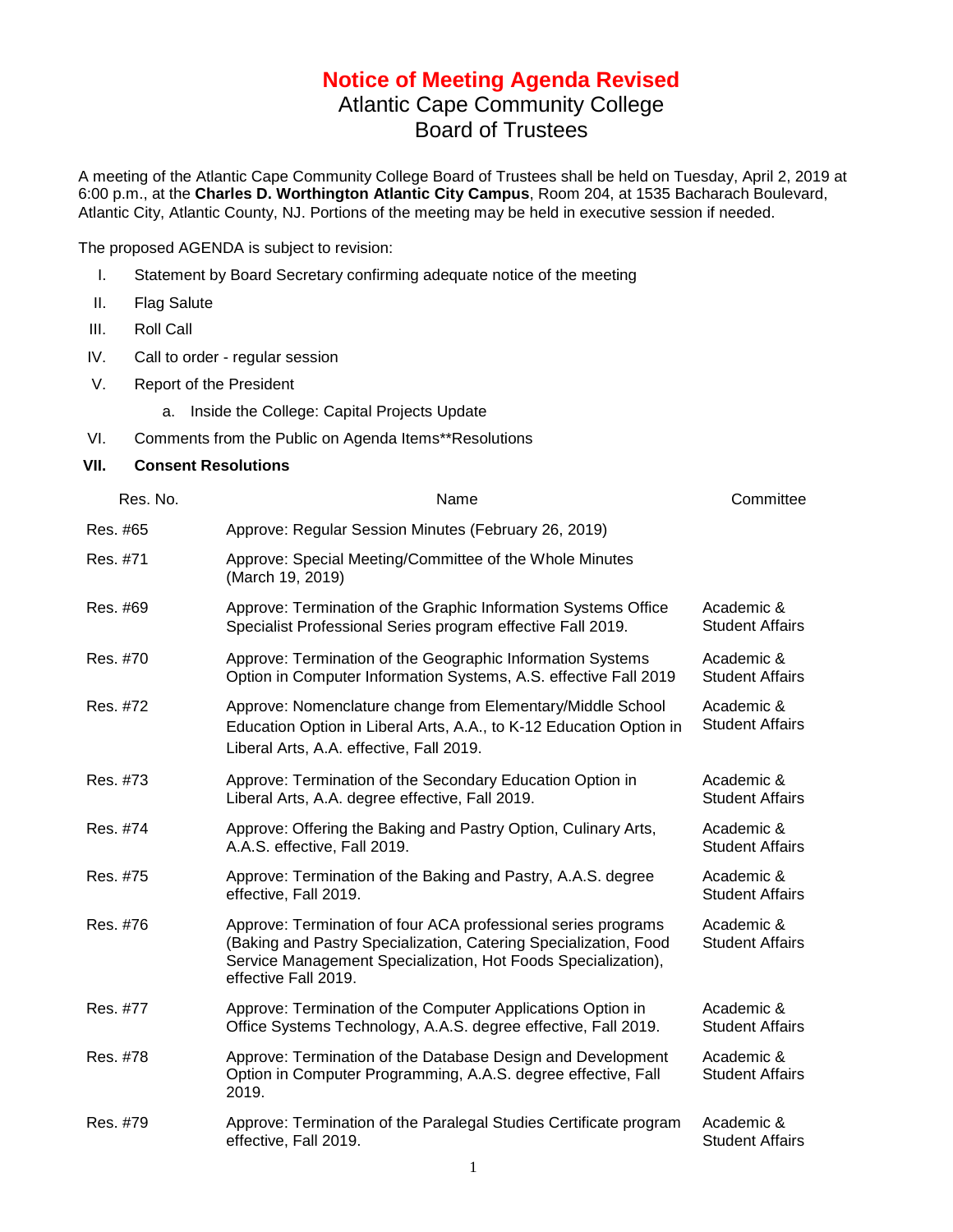| Res. No. | Name                                                                                                                                                                                                                                                                                                                                                                                                                                                                                                                                                                                                                                                                                                                                                                                                                                                                                                                                                               | Committee                        |
|----------|--------------------------------------------------------------------------------------------------------------------------------------------------------------------------------------------------------------------------------------------------------------------------------------------------------------------------------------------------------------------------------------------------------------------------------------------------------------------------------------------------------------------------------------------------------------------------------------------------------------------------------------------------------------------------------------------------------------------------------------------------------------------------------------------------------------------------------------------------------------------------------------------------------------------------------------------------------------------|----------------------------------|
| Res. #67 | Appointment: Jessica Brown, Program Coordinator, Center for<br>Student Success effective April 3, 2019 at an annual salary of<br>\$45,718.<br>Transfer: William Smith from Security Officer I to Security Officer<br>I/Dispatcher, Public Safety at his/her current annual salary<br>of \$40,528 effective April 3, 2019.<br>Title Change: Anita Polanco, from Assistant Director, Educational<br>Opportunity Fund to Assistant Director, Center for Student<br>Success and Director, Educational Opportunity Fund at her current<br>base salary effective April 3, 2019.<br>Extension: Robyn Berenato, Temporary Office Assistant,<br>Admissions at her current base salary.<br>Sabbatical Leave: Judith Otterburn-Martinez, Associate<br>Professor, English as a Second Language, a one semester leave<br>for the Spring 2020 at full salary.<br>Resignations: Nicholas Alexander, Technician, Information<br>Technology Services retroactive to March 29, 2019. | Personnel & Board<br>Development |
| Res. #68 | Approve: Bid 1848 Exterior Wayfinding Signage, Allied Signage<br>Corporation, Farmingdale, NJ, Chapter 12 and R&R Funding,<br>\$295,400.00; Total \$295,400.00.                                                                                                                                                                                                                                                                                                                                                                                                                                                                                                                                                                                                                                                                                                                                                                                                    | Budget, Finance &<br>Audit       |
| Res. #84 | Approve: To submit an application to Atlantic City Community<br>Fund (ACCF) to advance enrichment activities for Atlantic City<br>residents ages 8 to 14, requesting a grant of \$5,000, over the<br>anticipated term of October 1, 2019 through August 31, 2020.                                                                                                                                                                                                                                                                                                                                                                                                                                                                                                                                                                                                                                                                                                  | Budget, Finance &<br>Audit       |
| Res. #85 | <b>Executive Session</b>                                                                                                                                                                                                                                                                                                                                                                                                                                                                                                                                                                                                                                                                                                                                                                                                                                                                                                                                           |                                  |

VIII. Budget Report

## **IX. Regular Resolutions**

|           | Res. No. | Name                                                                                                                                                                                | Committee                        |
|-----------|----------|-------------------------------------------------------------------------------------------------------------------------------------------------------------------------------------|----------------------------------|
| Res. #66  |          | FY19 Financial Statement for eight months ended February 28,<br>2019.                                                                                                               | Budget, Finance &<br>Audit       |
| Res. #81  |          | Approve: Tuition and Fee Schedule for FY 2020.                                                                                                                                      | Budget, Finance &<br>Audit       |
| Res. #82  |          | Approve: The FY 2019-2020 revenue budget contingent on the<br>Board of School Estimate approval of county appropriations of<br>\$8,621,346 for the college's fiscal year 2019-2020. | Budget, Finance &<br>Audit       |
| Res. #83  |          | Approve: Submittal of the attached list of renovations and<br>upgrades for funding from the Chapter 12 FY 2020 allocation at<br>a sum not to exceed \$3.1 million.                  | Budget, Finance &<br>Audit       |
| Res. #67A |          | Retirement: Mrs. Dolores Giannini, Office Coordinator,<br>Educational Opportunity Fund (EOF), since May 16, 1991,<br>effective June 30, 2019.                                       | Personnel & Board<br>Development |
| Res. #80  |          | Honorary Resolution - Approve: To approve E. Marie Hayes to<br>deliver the keynote address at the 52nd Annual Commencement<br>Ceremony.                                             | Personnel & Board<br>Development |
| Res. #86  |          | Approve: To recognize April 2019 as Atlantic Cape Community<br>College Month.                                                                                                       |                                  |